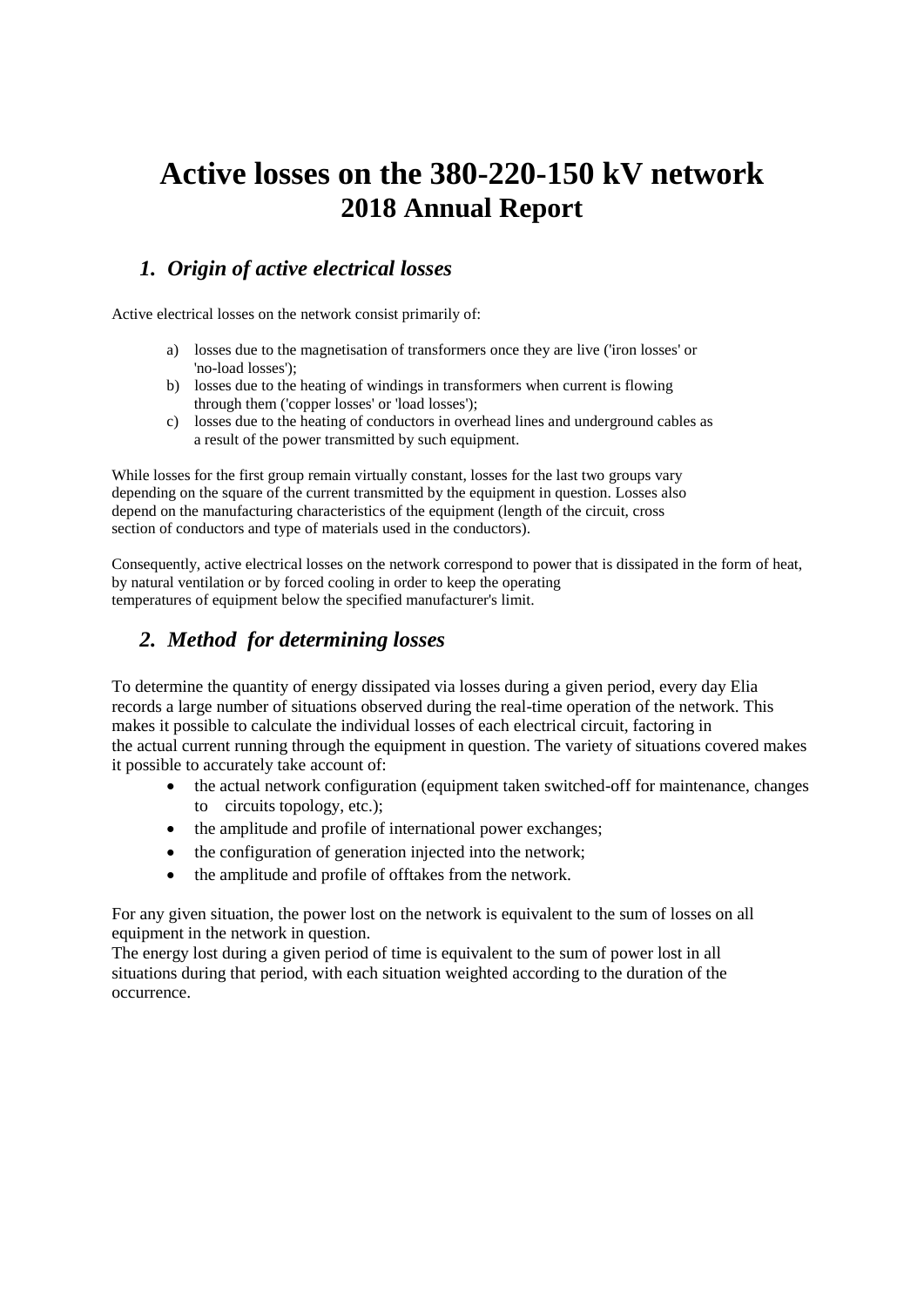### 3. *Basis for calculating active losses on the federal network*

Belgium's federal electricity network currently consists of equipment operating at nominal voltages of 380 kV, 220 kV and 150 kV. This equipment consists of overhead lines, underground cables, phase shifting transformers and power transformers which connect these voltages.

The basis for monitoring active losses in 2018 encompasses all equipment operating at nominal voltages of 380 kV, 220 kV and 150 kV, excluding equipment that is part of users' network connections. Power transformers connecting these voltages are also included, in addition to overhead lines, underground cables and phase shifting transformers.

#### *4. Actual losses in 2018 (in GWh)*

The table below shows the actual losses in 2018 (in GWh) recorded by Elia on the 380-220- 150 kV networks

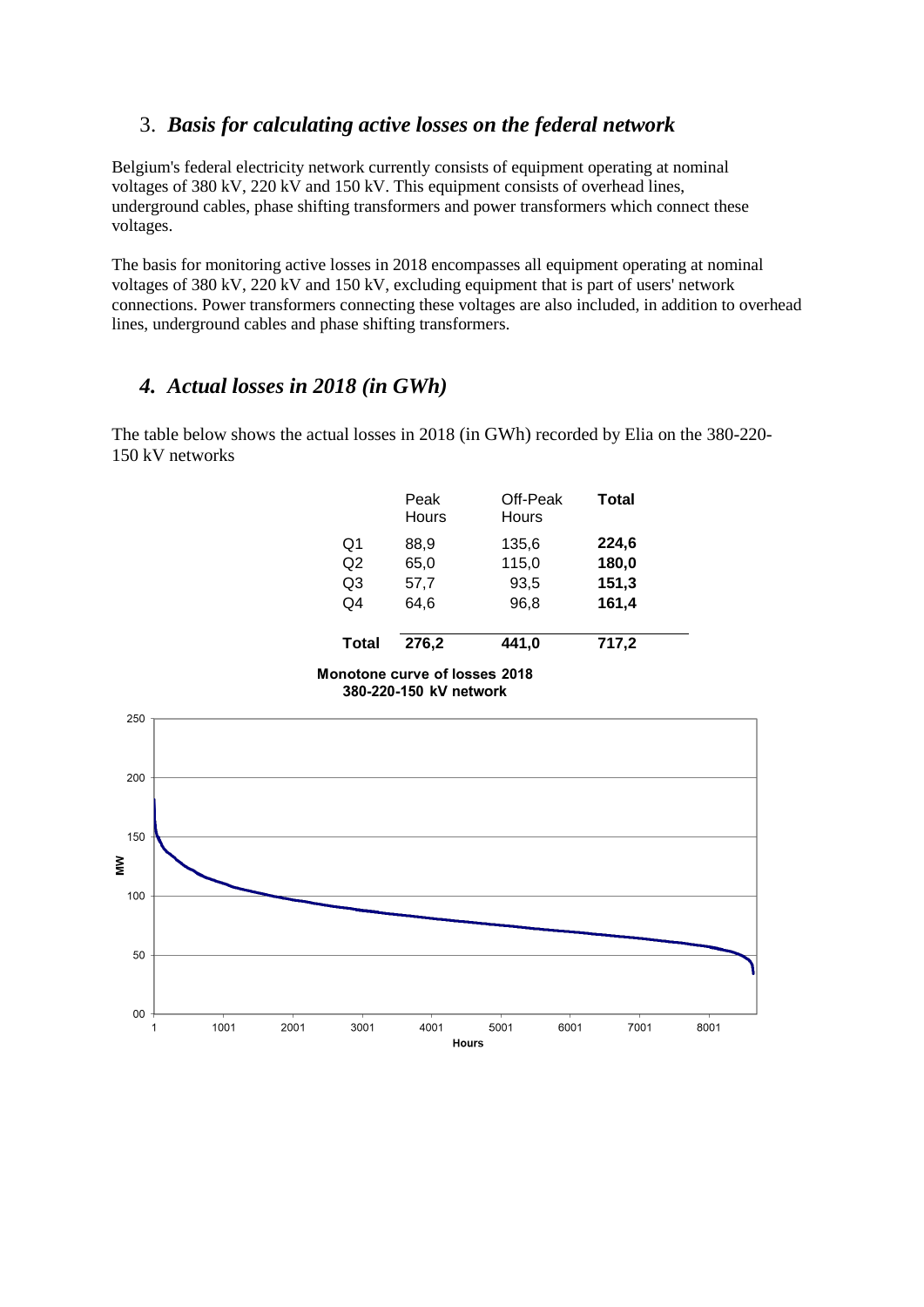### *5. Compensation in kind by the Access Responsible Party*

Article 161 of the federal Grid Code (Royal Decree of 19 December 2002) states that each Access Responsible Party must compensate active network losses for all of its network accesses. Accordingly, ultimately, active losses observed on the federal network are compensated in kind by the sum of contributions by the Access Responsible Parties.

In order to formulate – in an objective, transparent and non-discriminatory way – the contribution expected from each Access Responsible Party, the contribution is expressed in the form of a percentage of net offtakes linked to the portfolio of the Access Responsible Party in question. For 2018, the percentage was :

> 1,30% for Peak-load hours; and 1,20% for Off-peak hours.

The table below shows compensation in kind (in GWh) carried out in 2018 by Access Responsible Parties based on this coefficient.

|                | Peak<br>Hours | Off-Peak<br>Hours | <b>Total</b> |
|----------------|---------------|-------------------|--------------|
| Q1             | 89.8          | 130,5             | 220,2        |
| Q <sub>2</sub> | 74,2          | 115,4             | 189,6        |
| Q3             | 72,7          | 110,7             | 183,4        |
| Q4             | 82,7          | 113,5             | 196,1        |
| <b>Total</b>   | 319,4         | 470,0             | 789,4        |

### *6. Deficit of compensation in kind in 2018*

The deficit of compensation in kind during a given period is defined as the algebraic difference between actual losses and compensation in kind during the same period. The table below shows the deficit (in GWh) for 2018.

|                | Peak<br>Hours | Off-Peak<br>Hours | Total   |
|----------------|---------------|-------------------|---------|
| Q1             | $-0.8$        | 5,1               | 4,3     |
| Q2             | $-9.3$        | $-0,4$            | $-9,6$  |
| Q <sub>3</sub> | $-14.9$       | $-17,1$           | $-32,1$ |
| Q4             | $-18,1$       | $-16,6$           | $-34,7$ |
| <b>Total</b>   | $-43,1$       | $-29,0$           | $-72,1$ |